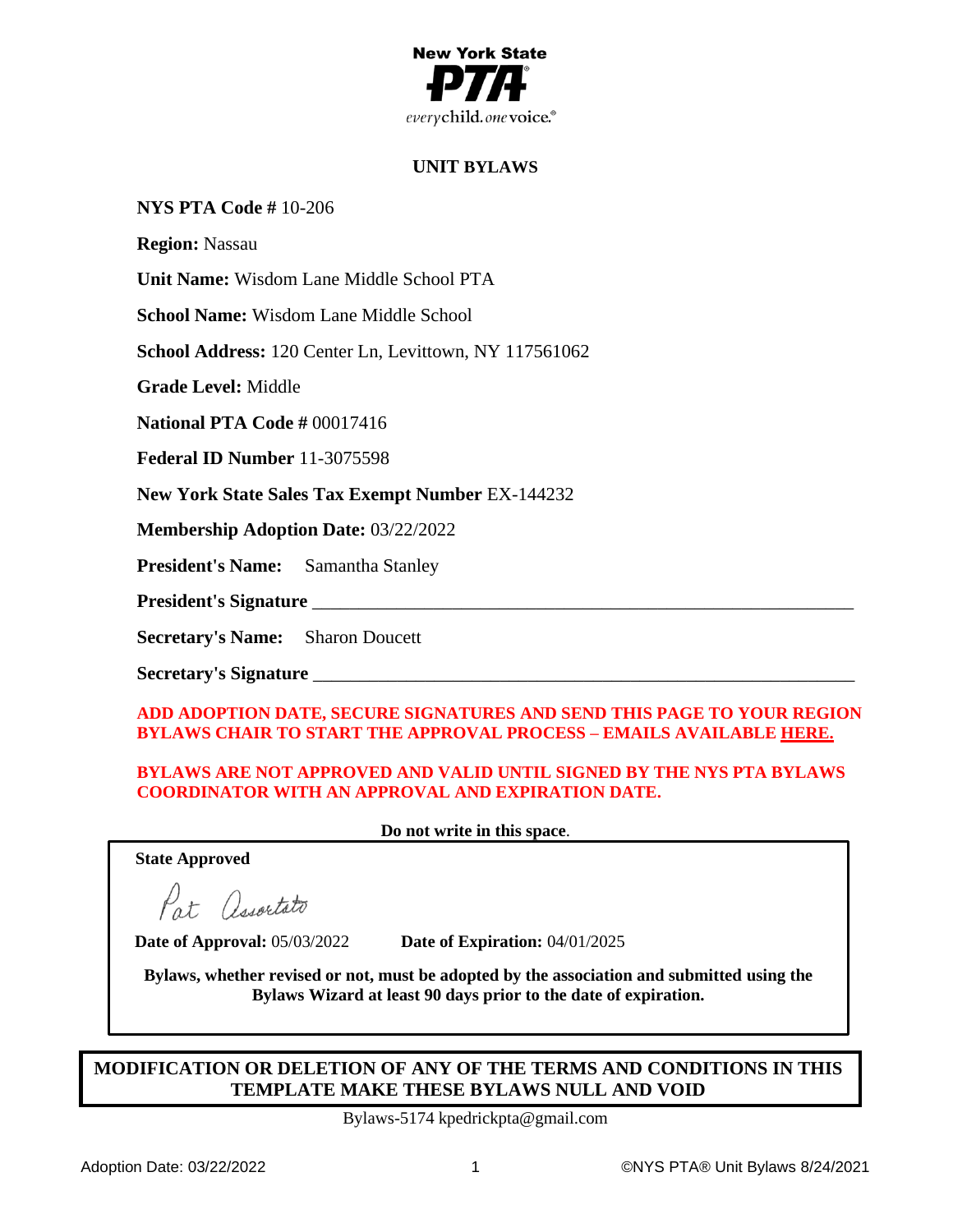### **#ARTICLE I – NAME**

The name of the association is the Wisdom Lane Middle School PTA. It is a local PTA unit organized under the authority of the New York State Congress of Parents and Teachers, Inc. (the New York State PTA) a constituent association of the National Congress of Parents and Teachers (the National PTA).

### **\*ARTICLE II – ARTICLES OF ASSOCIATION**

The *articles of association* of a constituent association include (a) the bylaws of such association and (b) the certificate of incorporation or articles of incorporation of such association (in cases in which the association is a corporation), or the articles of association by whatever name (in cases in which the association exists as an unincorporated association).

## **\*ARTICLE III – PURPOSES**

**Section 1. Objectives**. The purpose or purposes (Objects) which the corporation will hereafter pursue are:

a. To promote the welfare of children and youth in home, school, places of worship, and throughout the community.

b. To raise the standards of home life.

c. To advocate for laws that further the education, physical and mental health, welfare, and safety of children and youth.

d. To promote the collaboration and engagement of families and educators in the education of children and youth.

e. To engage the public in united efforts to secure the physical, mental, emotional, spiritual, and social well-being of all children and youth; and

f. To advocate for fiscal responsibility regarding public tax dollars in public education funding.

**Section 2. Awareness**. The purposes of the National PTA are promoted through advocacy and education in collaboration with parents, families, teachers, educators, students, and the public; developed through conferences, committees, projects, and programs; and governed and qualified by the basic principles set forth in Article IV.

**Section 3. Federal Status**. National PTA is organized exclusively for the charitable, scientific, literary, or educational purposes within the meaning of Section 501(c)(3) of the Internal Revenue Code or corresponding section of any future federal tax code (referred to as "Internal Revenue Code").

### **\*ARTICLE IV – PRINCIPLES**

The following are basic principles of this PTA in common with those of the National PTA and the New York State PTA:

a. National PTA shall be noncommercial, nonsectarian, and nonpartisan.

b. National PTA shall work to engage and empower children, families, and educators within schools and communities to provide quality education for all children and youth and shall seek to participate in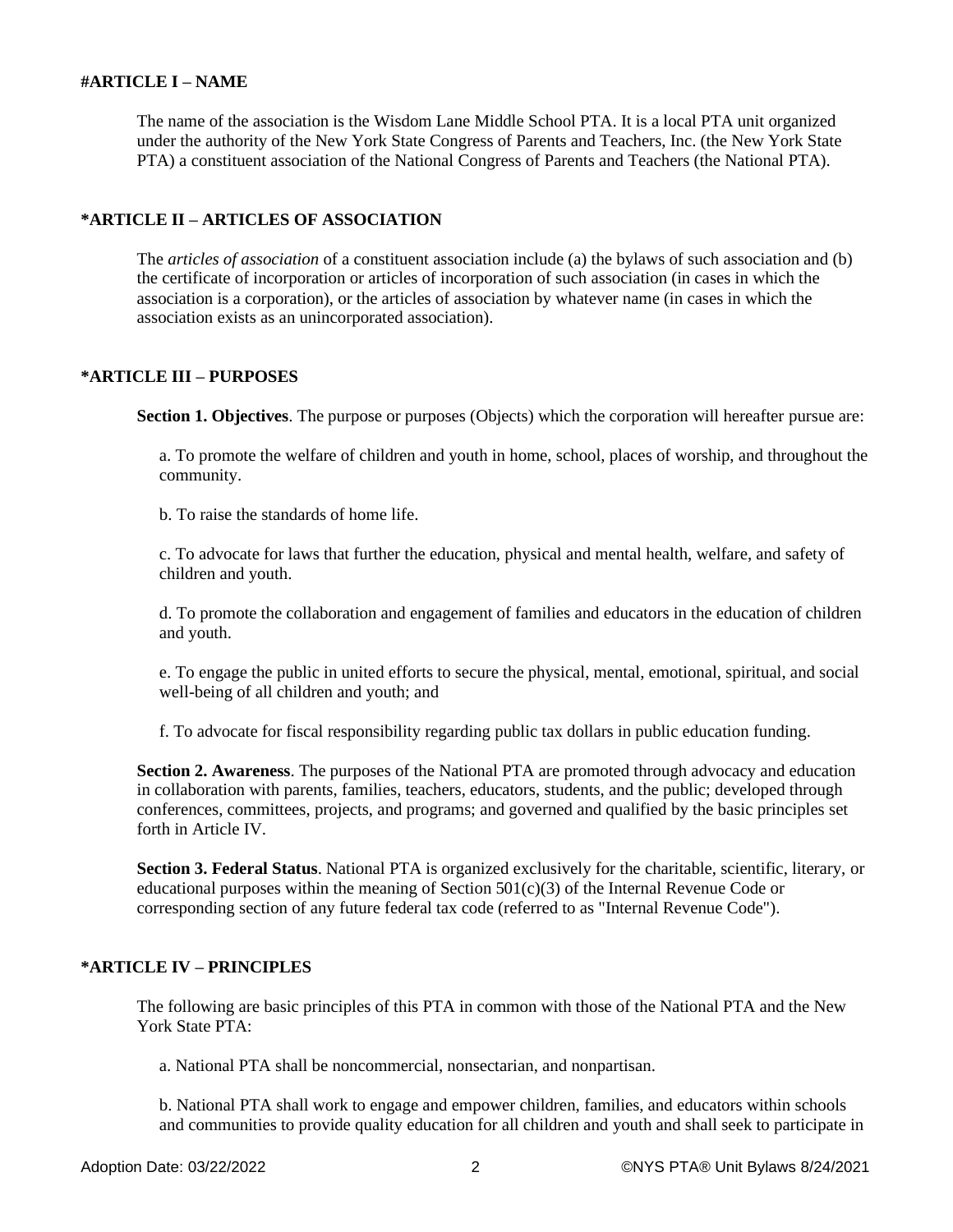the decision-making process by influencing school policy and advocating for children's issues, recognizing that the legal responsibility to make decisions has been delegated by the people to boards of education, state education authorities, and local education authorities.

c. National PTA shall work to promote the health and welfare of children and youth, and shall seek to promote collaboration among families, schools, and the community at large.

d. Commitment to inclusiveness and equity, knowledge of PTA, and professional expertise shall be guiding principles for service in National PTA.

## **#ARTICLE V – RELATIONSHIP WITH THE NATIONAL PTA AND THE NEW YORK STATE PTA**

**Section 1.** This PTA shall be organized and chartered under the authority of the New York State PTA in the area in which this association functions, in conformity with such rules and regulations, not in conflict with the National PTA bylaws, as the New York State PTA may in its bylaws prescribe. The New York State PTA shall issue to this PTA an appropriate charter evidencing the due association and good standing of this PTA.

A **local** PTA in good standing is one which:

a. Adheres to the Purposes and basic principles of the PTA.

b. Remits the national portion of the dues through the New York State PTA to reach the National office by dates designated by the National PTA.

c. Has bylaws approved according to the procedures of the New York State PTA.

d. Meets other criteria as may be prescribed by the New York State PTA.

**Section 2.** This PTA shall adopt such bylaws for the government of the association as may be approved by the New York State PTA. Such bylaws shall not be in conflict with the bylaws of the National PTA or the bylaws of the New York State PTA.

**Section 3.** Bylaws of each constituent association shall include an article on amendments.

**Section 4.** Each officer or board member of a constituent association shall be a member of a local PTA within its area.

**Section 5**. Each officer or board member of a local PTA shall be a member of such local PTA.

**Section 6.** This PTA shall keep such permanent books of accounts and records as shall be sufficient to establish the items of gross income, receipts, and disbursements of the association, including, specifically, the number of its members, the dues collected from its members and the amount of dues remitted to the New York State PTA. Such books of account and records shall at all reasonable times be open to inspection by an authorized representative of the New York State PTA, or, where directed by the committee on state and national relationships, by a duly authorized representative of the National PTA.

**Section 7.** The charter of this PTA shall be subject to withdrawal, and the status of such association as a PTA unit shall be subject to termination, in the manner and under the circumstances provided in the bylaws of the New York State PTA.

**Section 8**. This local PTA is obligated, upon withdrawal of its charter by the New York State PTA:

a. To yield up and surrender all its books and records and all of its assets and property to the New York

Adoption Date: 03/22/2022 3 ©NYS PTA® Unit Bylaws 8/24/2021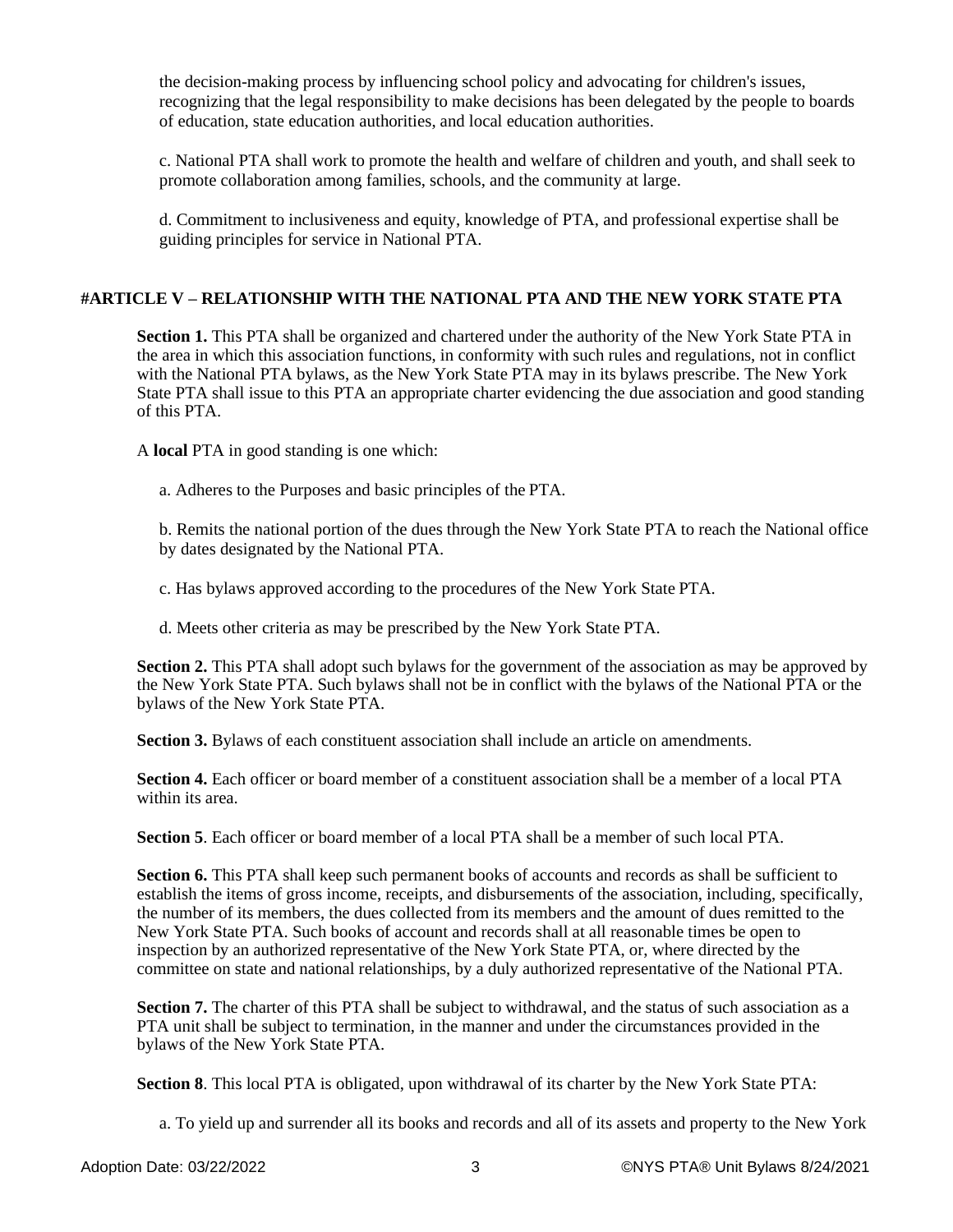State PTA, or to such agency as may be designated by the New York State PTA, or to another local PTA organized under the authority of the New York State PTA.

b. To cease and desist from the further use of any name that implies or connotes association with the National PTA or the New York State PTA or status as a constituent association of the National PTA; and

c. To carry out promptly, under supervision and direction of the New York State PTA, all proceedings necessary or desirable for the purpose of dissolving this PTA.

**Section 9.** This PTA shall collect dues from its members and shall remit a portion of such dues to the New York State PTA as provided in Article VI hereof.

**Section 10.** Only members of a local PTA who have paid dues for the current membership year may participate in the business of that association.

**Section 11.** Bylaws of each constituent association shall include a provision establishing a quorum.

**Section 12.** The members of the nominating committee for officers of a constituent association shall be elected by membership and executive board.

**Section 13.** The bylaws of all constituent associations shall prohibit voting by proxy.

**Section 14.** Each local PTA shall include in its bylaw's provisions corresponding to the provisions of such bylaws as are identified by the state symbol (#).

**Section 15.** The adoption of an amendment to any provision of the bylaws of the National PTA and the New York State PTA shall serve automatically, and without the requirement of further action by the local PTA, to amend correspondingly the bylaws of each local PTA. Notwithstanding the automatic character of the amending process, the local PTAs shall promptly incorporate such amendments in their respective bylaws.

**Section 16.** This local PTA may dissolve and terminate its association in either of the following manners:

a. If dissolution of the association is considered because the school is being closed, the unit shall hold a meeting for the purpose of dissolution. Written notice indicating the purpose of this meeting shall be sent to the region director at least thirty (30) days prior to this meeting, and the region director shall be invited to this meeting. After the meeting, the unit shall send written notice to the New York State PTA Office stating that the PTA has been dissolved, giving the date of dissolution. Units dissolved under this paragraph are obligated to further comply with all the provisions contained in Article VI, Section 6 of the New York State PTA Bylaws.

b. Upon receipt of a petition recommending dissolution of the association signed (including their addresses) by ten members or ten percent (10%) of the membership of the association, whichever is larger (exclusive of the members of the executive board) the executive board shall submit the question of dissolution to a vote at a special meeting of the members. All monies shall be frozen, except for those already budgeted or approved until the question of dissolution has been decided. If dissolution is approved, disposition of funds shall be in accordance with Article VI, Section 6 of the New York State PTA Bylaws.

(1) Written notice stating the question of such dissolution shall be given to each member entitled to vote at such meeting, to the president of the New York State PTA, and to the region director at least thirty (30) days prior to the date of such meeting. The list of the names and addresses of the petitioners shall be given to the region director. The region director shall be invited to the meeting.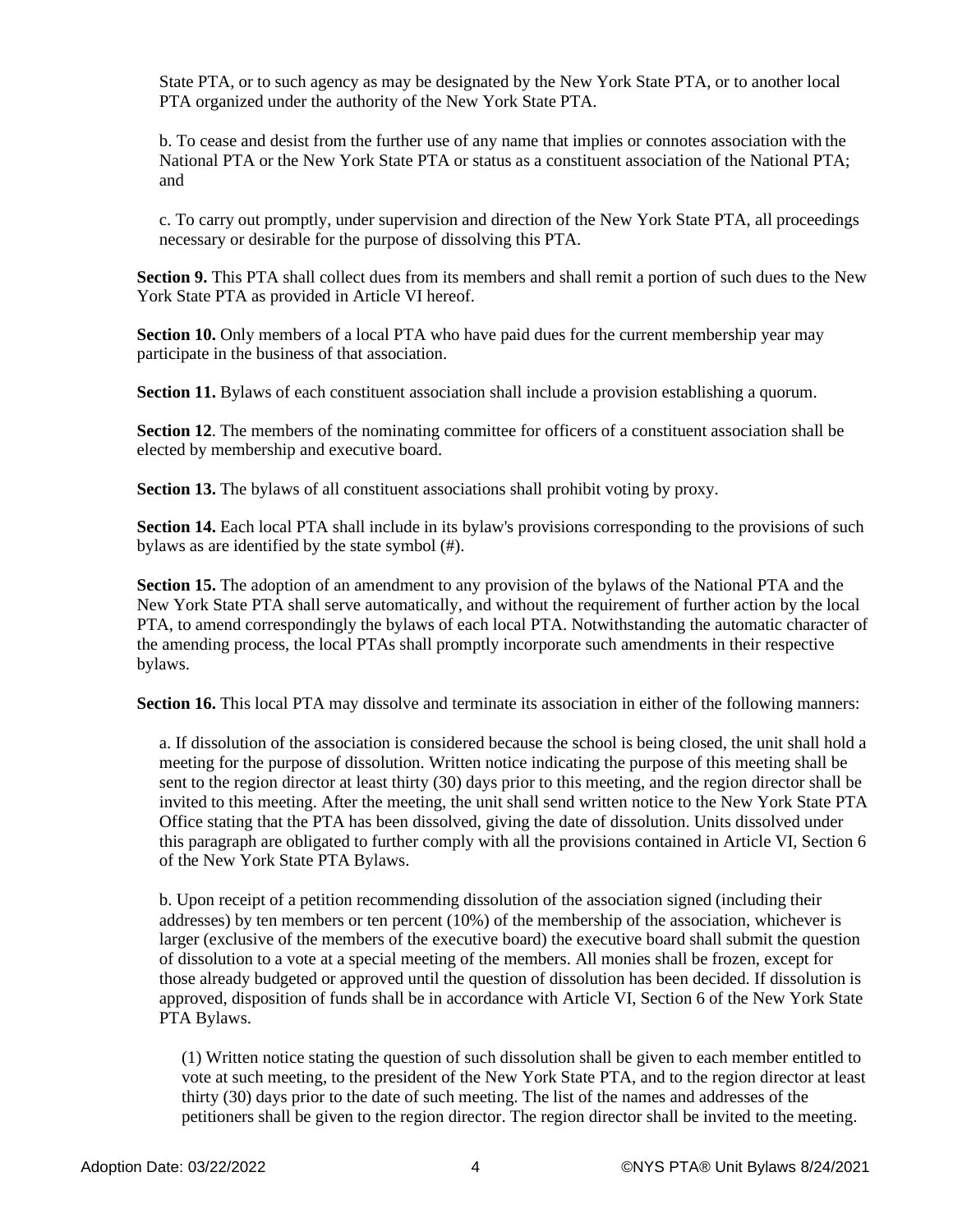(2) Only those persons who were members of the association on the date of submission of the question of dissolution, and who continue to be members on the date of the special meeting, shall be entitled to vote on the question.

(3) Approval of dissolution of this local PTA shall require the affirmative vote of at least two- thirds (2/3) of the members present and voting at the special meeting, a quorum being present.

## **ARTICLE VI – MEMBERS AND DUES**

**# Section 1.** Every individual who is a member of this PTA is, by virtue of that fact, a member of the National PTA and of the New York State PTA by which this local PTA is chartered and is entitled to all benefits of such membership.

# **Section 2.** Membership in PTA at all levels shall be open, without discrimination, to anyone who believes in and supports the mission, purposes and principles of National PTA and meets other qualifications for membership as prescribed in these bylaws and pays dues as required in these bylaws.

# **Section 3.** This PTA shall conduct an annual enrollment of members. Membership is to be available throughout the year.

# **Section 4.** Each member of this PTA shall pay such annual dues to said association as may be prescribed by the association. The amount of such dues shall include the portion payable to the New York State PTA (the "state portion") and the portion payable to the National PTA (the "national portion"). The National portion of each member's dues shall be two dollars and twenty-five cents (\$2.25) per annum. The New York State PTA portion of each member's dues shall be one dollar and seventy-five cents (\$1.75) per annum.

**Section 5.** Each standard member of this PTA shall pay annual dues of \$10.00 to the association. Additional family members will pay \$10.00 per membership. Students will pay \$10.00 per membership. Teacher and staff members will pay \$10.00 per membership. The amount of such annual dues shall include the portion payable to the state PTA and the portion payable to the National PTA.

**# Section 6.** Individual membership dues are nonrefundable by New York State or National PTA.

**# Section** 7. The state and national portions of the dues paid by each member of this PTA shall be set aside by this PTA and remitted to the New York State PTA through such channels, and at such times, as the state bylaws may provide.

- **# Section 8.** Membership is purchased annually and is valid from the purchase date through September 30. Dues shall be remitted to the New York State PTA office on a monthly basis immediately following enrollment.
- **# Section 9.** Each member is expected to be issued a membership card as proof of membership.
- **# Section 10.** Only members of this PTA who have paid dues for the current membership year shall be eligible to participate in the meetings of the PTA, or to serve in any of its elective or appointive positions.
- **# Section 11.** Honorary Life Membership.

a. An Honorary Life Membership in the New York State PTA in recognition of distinguished service to children and youth may be conferred by the New York State PTA, or any of its constituent associations in good standing, upon payment of a fee established by the Board of Managers of the New York State PTA. An Honorary Life Member must pay dues to a local PTA to be entitled to all the rights and privileges of active status.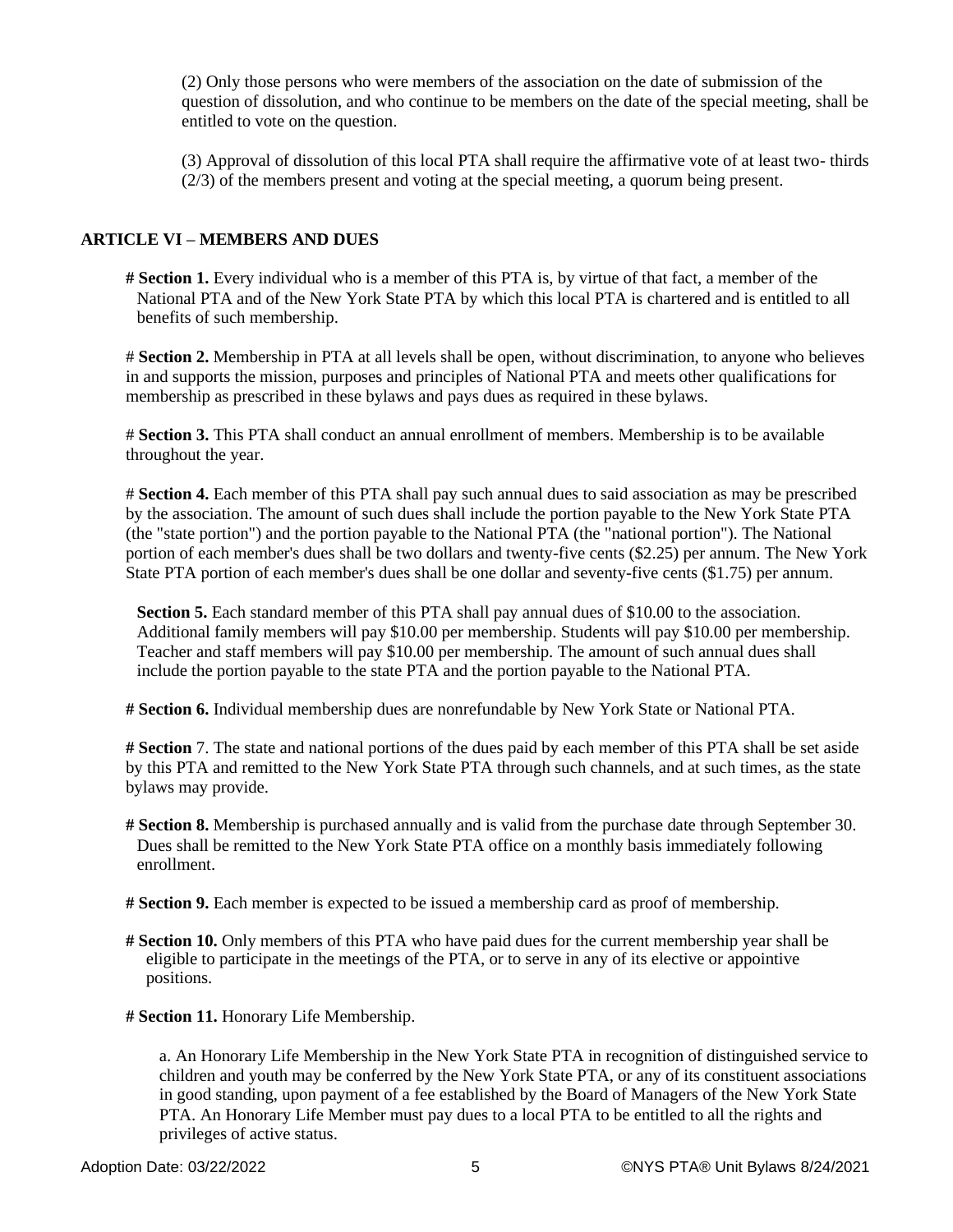b. All contributions made in recognition of the selection of persons to Honorary Life Membership in the New York State PTA shall be paid to the funds for the New York State PTA Jenkins Memorial Scholarship for Teacher Education and/or for the New York State PTA Fellowship for Graduate Study in Memory of Richard Gazzola as designated by the contributor.

## **ARTICLE VII – OFFICERS AND THEIR ELECTION**

**# Section 1.** Each officer shall be a member of this PTA.

**Section 2.** Officers and their election:

a. The officers of the association shall consist of a president, 4 vice president(s), a recording secretary, a corresponding secretary, and a treasurer.

b. Officers shall be elected by ballot annually at a regular meeting of the association in the month of April. However, if there is only one nominee for any office, election for that office may be by voice vote.

c. Officers shall assume their official duties on July 1 and shall serve for a term of one year or until a successor is elected. *Notwithstanding the provisions of this section, no member shall remain in office for more than two consecutive one-year terms or one two-year term. In the event a successor is not elected after said two years, the position shall be declared vacant and the vacancy shall be filled as provided in these bylaws.*

d. Officers may serve for a maximum of two consecutive one-year terms in the same office. An officer who has served more than one-half of a term shall be credited with having served that term.

# e. No person shall hold more than one office at the same time.

# f. No person under the age of 18 shall be eligible to serve in the office of president, recording secretary (or secretary) or treasurer.

### **Section 3. Nominating Committee**

a. There shall be a nominating committee consisting of 5 members: 3 of whom shall be elected by the executive board from its body, and 2 who shall not be members of the executive board, elected by the association at a regular meeting of the association at least sixty (60) days prior to the election meeting. The committee shall elect its chair.

b. The nominating committee shall nominate one person for each office to be filled.

c. Members of the nominating committee may be nominees for office without resigning from the committee.

d. Only those persons who have consented to serve if elected shall be nominated for or elected to such office.

e. The nominating committee shall present its report at the regular meeting of the association in April at which time additional nominations may be made from the floor. (See letter (f) if applicable). The report of the nominating committee will be published one month prior to the meeting.

f. Additional nominations may be made from the floor provided the written consent of the nominee has

Adoption Date: 03/22/2022 6 ©NYS PTA® Unit Bylaws 8/24/2021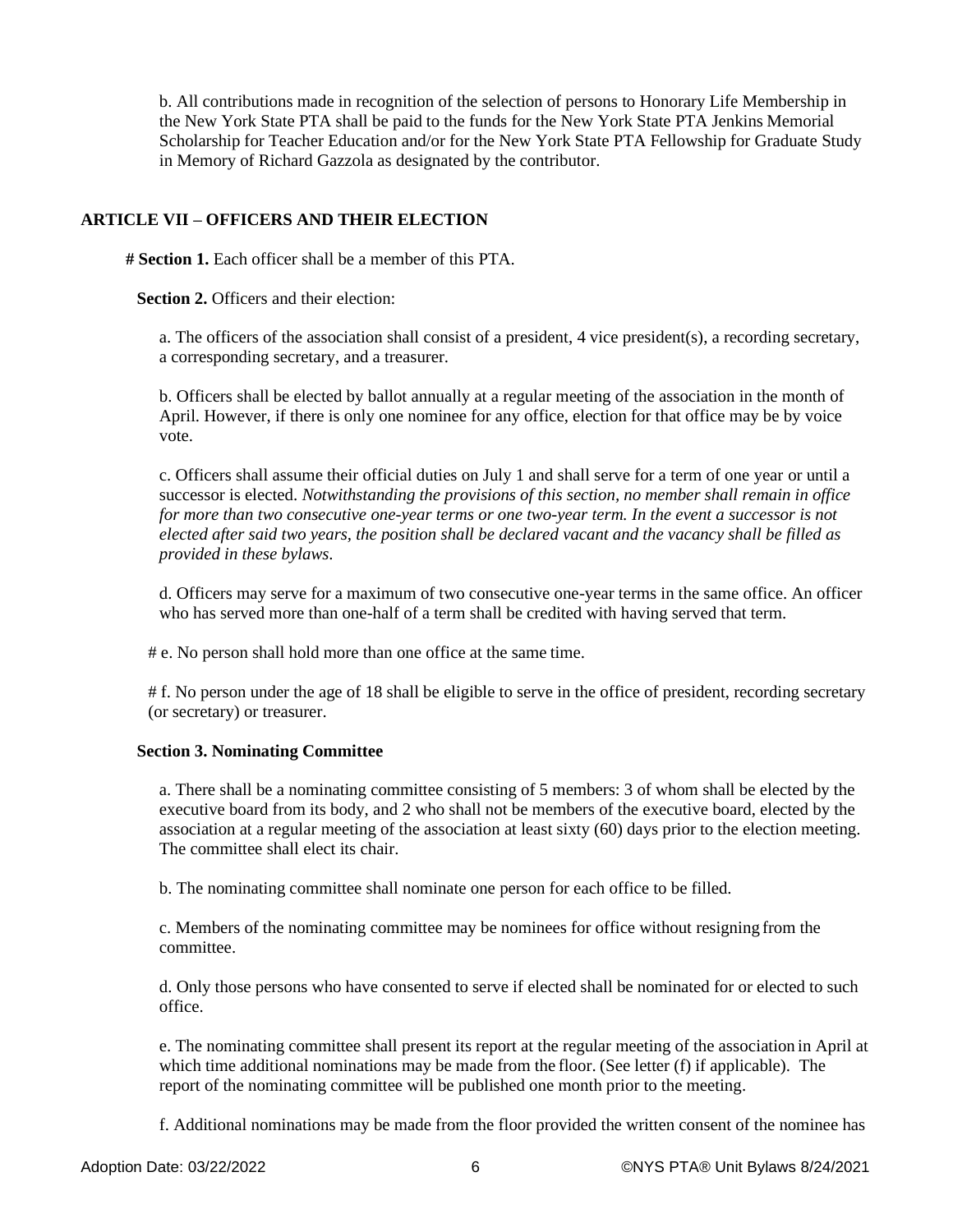been secured and the chair of the nominating committee has received notice at least two business days prior to the election meeting of the candidate's intention to run.

### **Section 4. Vacancies**

A vacancy occurring in any office shall be filled for the unexpired term by a person elected by a majority vote of the executive board, notice of such election having been given to the executive board. In case a vacancy occurs in the office of the president, the first vice president shall serve notice of the election to the executive board.

## **ARTICLE VIII – DUTIES OF OFFICERS**

#### **Section 1. The president shall:**

- # a. Have general charge and supervision of the business and affairs of the association and perform the duties usually incident to the office of president of a not-for-profit association, chartered by the New York State PTA and organized under the laws of New York State.
- # b. Sign and execute all contracts, agreements, or other obligations in the name of the association.

c. When present, preside at all meetings of the association, the executive board, and the executive committee.

# d. Be a member ex officio of all committees except of the nominating committee or the audit committee. The president may not be an ex officio, elected, or appointed member of these two committees.

e. In cooperation with the executive committee, appoint the committee chairs including all special committee chairs, except those for which other provision is made, and fill vacancies in chairs of all committees, except those for which other provision is made.

f. Coordinate the work of the officers and committees of the association in order that the Purposes may be promoted.

# g. Keep a current copy of the association's state approved bylaws.

#### **Section 2. The vice president(s) shall:**

- a. Act as aide(s) to the president.
- # b. Perform the duties of the president in the absence or inability of that officer to act. In order to perform the duties of the president, a person must be at least 18 years of age.
	- c. Vice presidents shall be elected by designated order (1st, 2nd, 3rd, etc).

#### **Section 3. The recording secretary shall:**

- # a. Record and maintain a permanent file of the minutes of all meetings of the association, executive board and the executive committee.
- # b. Send the names and addresses of the elected officers to the region director immediately following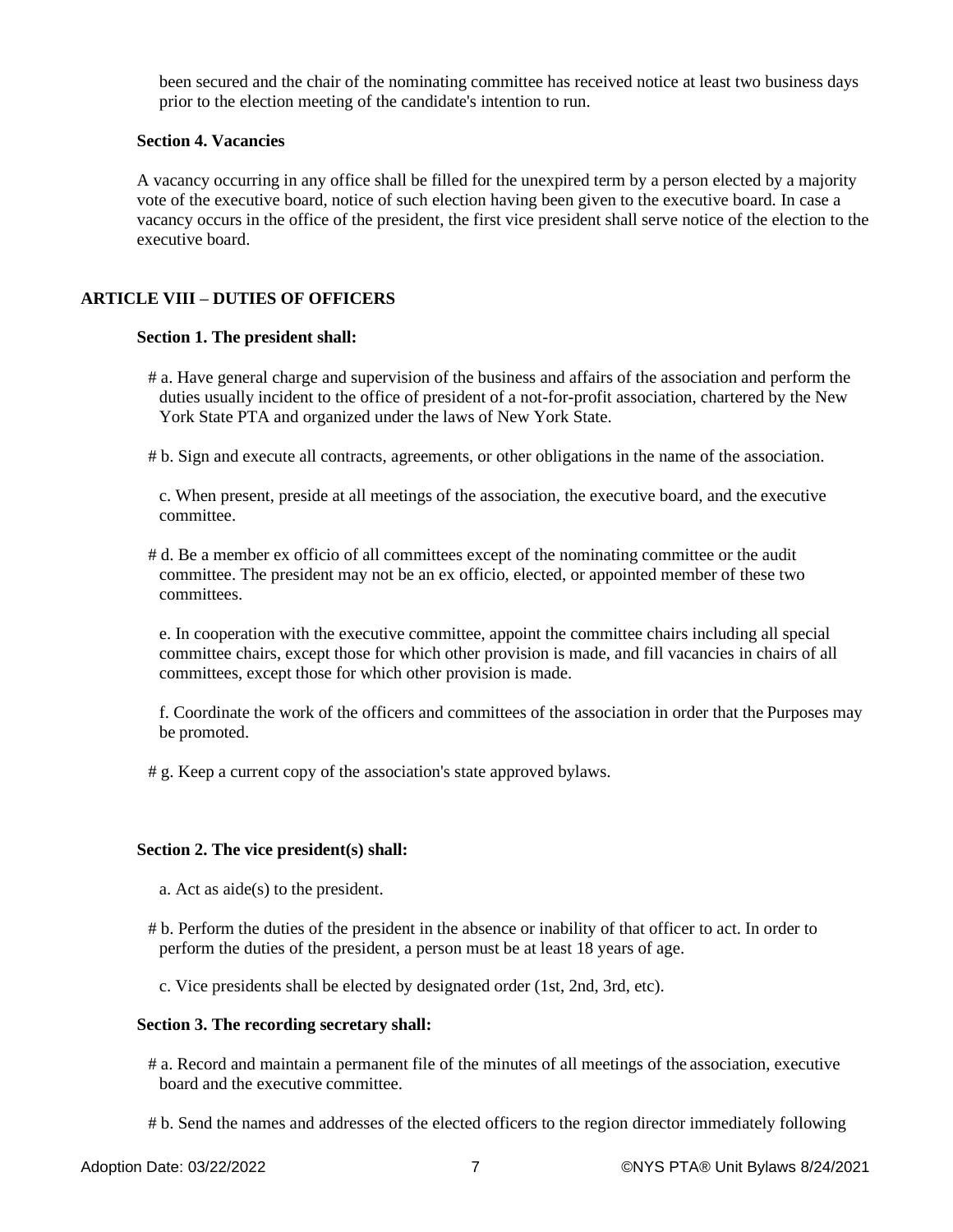their election.

c. Maintain a permanent file of the committee reports, membership lists and records pertaining to the work of the association.

# d. Keep a current copy of the association's state-approved bylaws.

#### **Section 4. The corresponding secretary shall:**

- a. Conduct the correspondence of the association under the direction of the president.
- b. Maintain a file of all correspondence pertaining to the work of the unit.
- c. Send notices of meetings as required.

#### **Section 5. The treasurer shall:**

- # a. Have custody of all of the funds of the association.
- # b. Keep a full and accurate account of receipts and expenditures.
- # c. Make disbursements as authorized by the president, executive board, or association in accordance with the budget adopted by the association.
- # d. Issue written receipts for donations of seventy-five dollars (\$75) or more, indicating the portion of the donation exceeding the value of the goods or services received that is deductible.
- # e. Serve as chair of the budget committee to prepare a budget for submission to the executive board for review and to the association for adoption.
- # f. Present a financial statement at every meeting of the association and at other times when requested by the executive board.
- # g. Present a complete annual report at the annual meeting of the association.
- # h. Be responsible for the maintenance of such books of accounts and records as conform to the requirements of Article V, Section 6.
- # i. Keep the records of the National PTA and the New York State PTA portions of the dues separate from the portion of the association, in accordance with Article V, Section 6.
- # j. Pay the National PTA and the New York State PTA portions of the dues to the New York State PTA in accordance with Article VI, Section 6.
- # k. Pay to New York State PTA the fee for the liability insurance and fidelity bond provided the association through the New York State PTA.
- # l. Submit all financial records in accordance with Article XII, Section 8 to the audit committee or a professional auditor at least two weeks prior to date audit report is due.
- # m. Have the accounts examined annually, or upon change of treasurer, by an audit committee or a professional auditor who, satisfied that the treasurer's annual report is correct, shall sign a statement of that fact at the end of the report.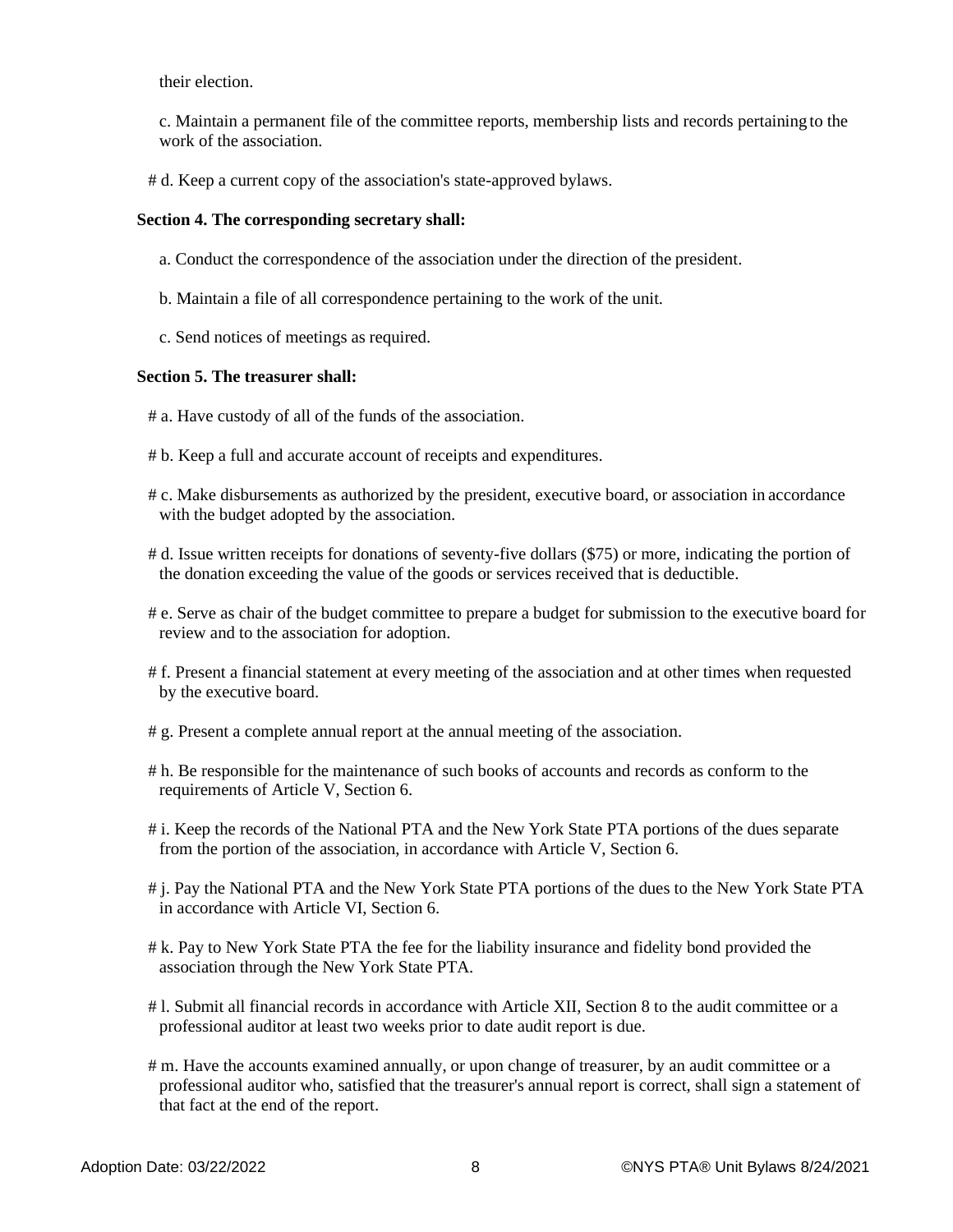# n. File all forms required by the Internal Revenue Service and New York State agencies.

o. Pay the annual PTA council duesto the 10-011 Levittown Council of PTAs.

## **All officers shall:**

# a. Meet the fiduciary duties of careful and prudent judgment and adherence to the associations purposes and rules.

# b. Attend local, regional and/or state PTA training workshops.

c. Perform the duties outlined in these bylaws and those assigned from time to time.

d. Turn over to the president or successor all pertinent records, books and materials and return to the treasurer all funds without delay upon the expiration of the term of office, or in case of resignation.

# **ARTICLE IX – EXECUTIVE COMMITTEE**

**Section 1.** The executive committee shall consist of the officers of the association and immediate past president (if available).

## **Section 2. The executive committee shall:**

a. In cooperation with the president, appoint the committee chairs including all special committee chairs, except those for which other provision is made, and fill vacancies in chairs of all committees, except those for which other provision is made.

b. Appoint delegates to the New York State PTA convention in accordance with the provisions of the bylaws of the New York State PTA and to other state and regional meetings of other associations.

c. Transact necessary business between meetings of the executive board and all business referred to it by the executive board or association.

d. Make recommendations to the executive board.

**Section 3.** The executive committee shall meet at the call of the president or a majority of the executive committee members. At least ten (10) days' notice shall be given.

**Section 4.** In the event that a live in-person meeting cannot be held, members of the Executive Committee may participate in and act at any meeting of the Executive Committee by conference call, teleconference, or other electronic media where all participating in the meeting can communicate with each other at the same time as permitted by applicable law. Participation in such a meeting shall constitute attendance and presence in person at the meeting. Any voting that must take place should be a platform that allows for all Executive Committee members to participate.

**Section 5.** Special meetings of the executive committee may be called by the president or upon the request of the majority of the members. At least two (2) days' notice shall be given.

**# Section 6.** A majority of the executive committee shall constitute a quorum.

## **ARTICLE X – EXECUTIVE BOARD**

**# Section 1.** Each board member shall be a member of this PTA.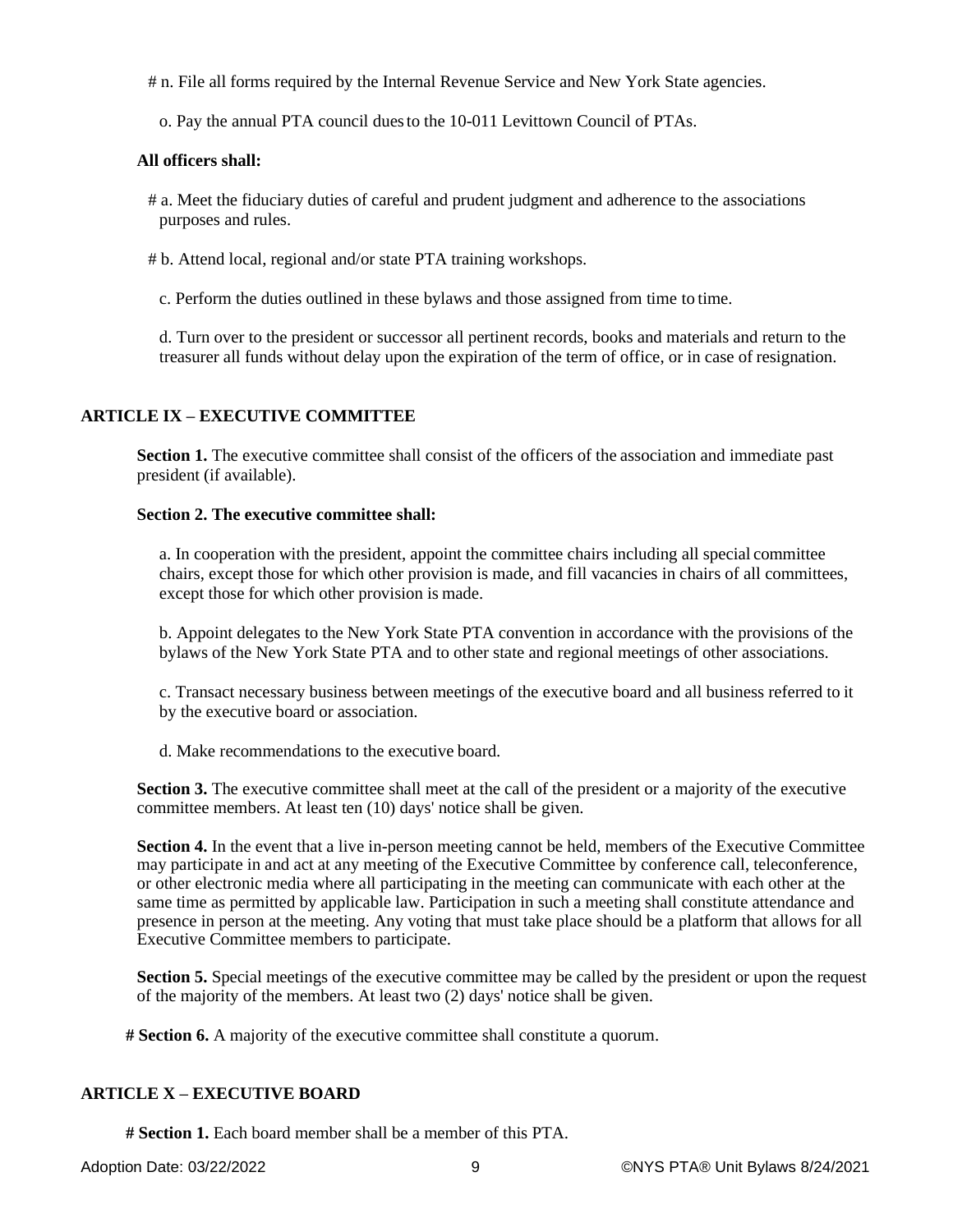**Section 2.** The executive board shall consist of the executive committee, chairs of the standing committees , Council Delegate(s).

**# Section 3.** A PTA member shall not serve as a voting member of a constituent association's board at the local, council, region, state, or national level while serving as a paid employee of, or under contract to, that constituent association.

### **Section 4. The executive board shall:**

a. Transact necessary business in the intervals between regular association meetings and such other business as may be referred to it by the association.

- b. Create committees, in accordance with the provisions of Article XII.
- c. Approve the plans of work of the standing committees.
- d. Present a report at the regular meetings of the association.
- e. Review and submit the budget prepared by the budget committee to the association for adoption.
- # f. Appoint an audit committee of no fewer than three (3) members or a professional auditor at least two (2) weeks prior to the date the audit report is due.
	- g. Fill vacancies in office.
	- h. Elect 7 council delegate(s).

**Section 5.** The executive board shall meet at least two (2) times a year, the dates, and times to be determined by the board. At least ten (10) days' notice shall be given.

**Section 6.** In the event that a live in-person meeting cannot be held, members of the Executive Board may participate in and act at any meeting of the Executive Board by conference call, teleconference, or other electronic media where all participating in the meeting can communicate with each other at the same time as permitted by applicable law. Participation in such a meeting shall constitute attendance and presence in person at the meeting. Any voting that must take place should be a platform that allows for all Executive Board members to participate.

**Section 7.** Special meetings of the executive board may be called by the president or upon the request of a majority of the members. At least two (2) days' notice shall be given.

**# Section 8**. A majority of the executive board shall constitute a quorum.

### **ARTICLE XI – MEETINGS OF THE ASSOCIATION**

**Section 1.** Regular meetings of the association shall be held at least three (3) times during the year, the dates, and times to be determined by the executive board. At least ten (10) days' notice of a meeting shall be given.

# **Section 2.** The annual meeting shall be held in the month of April at which time annual reports of officers and committee chairs shall be presented.

**Section 3.** Special meetings of the association may be called by the president, a majority of the executive

Adoption Date: 03/22/2022 10 10 CONYS PTA® Unit Bylaws 8/24/2021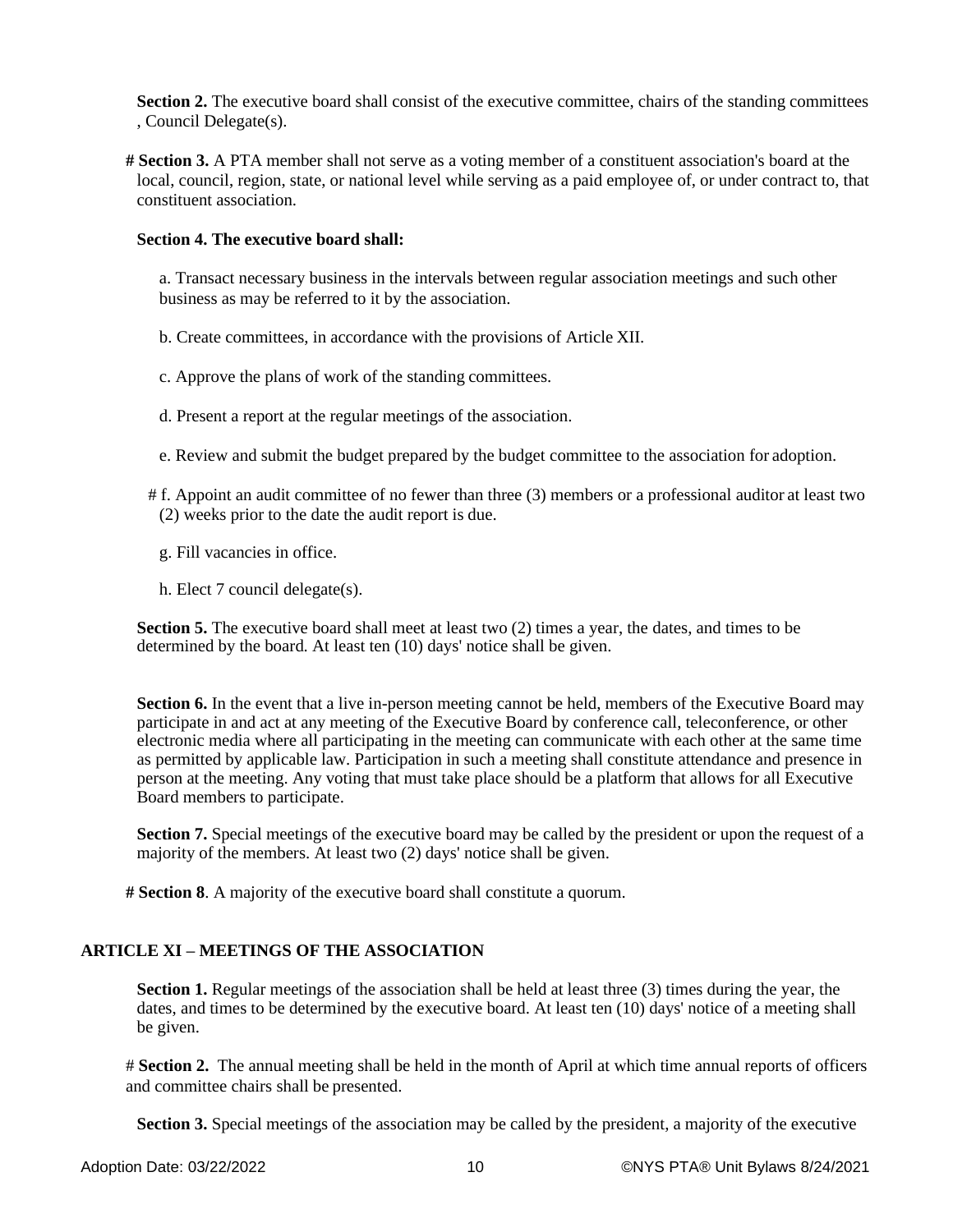board, or upon the written request of 30% of the membership. At least (5) five days' notice of any special meeting shall be given.

**Section 4.** In the event that a live in-person meeting cannot be held, members of the Association may participate in and act at any meeting of the Association by conference call, teleconference, or other electronic media where all participating in the meeting can communicate with each other at the same time as permitted by applicable law. Participation in such a meeting shall constitute attendance and presence in person at the meeting. Any voting that must take place should be a platform that allows for all Association members to participate.

**Section 5.** 18 members shall constitute a quorum for the transaction of business in any meeting of the association.

### **ARTICLE XII – COMMITTEES**

**Section 1.** The executive board may create such standing committees as it deems necessary to promote the Purposes and to carry on the work of the association.

**Section 2.** Chairs of committees shall be appointed by the president in cooperation with the executive committee, except those for which other provision is made.

a. The term of each chair shall be one year, or until a successor is appointed.

# b. A person shall not be eligible to serve more than two consecutive years as chair of the same standing committee.

**# Section 3.** The chair of each standing committee shall prepare a plan of work and, after its approval by the executive board, shall carry out its provisions. No committee work shall be undertaken without the approval of the executive board.

**# Section 4.** The chair of each standing committee shall attend region workshops.

**Section 5.** Special committees may be created by the association or by the executive board.

**Section 6.** A nominating committee shall be formed and shall perform its duties in accordance with the provisions of Article VII, Section 3.

**# Section 7.** A budget committee shall be appointed by the executive board. The treasurer shall be chair of the committee.

**# Section 8.** An audit committee of no fewer than three (3) members or a professional auditor shall be appointed by the executive board at least two (2) weeks prior to the date the audit report is due. This committee shall examine the treasurer's accounts and, satisfied that they are correct, sign a statement of that fact to be presented for adoption by the membership at the first meeting of the succeeding school year.

**# Section 9.** A majority of any committee shall constitute a quorum.

**# Section 10.** The president shall be a member ex officio of all committees, except that the president shall not be elected or appointed a member, nor serve as ex officio of the nominating and audit committees.

## **ARTICLE XIII – COUNCIL MEMBERSHIP**

**Section 1.** The association shall be represented at meetings of the 10-011 Levittown Council of PTAs by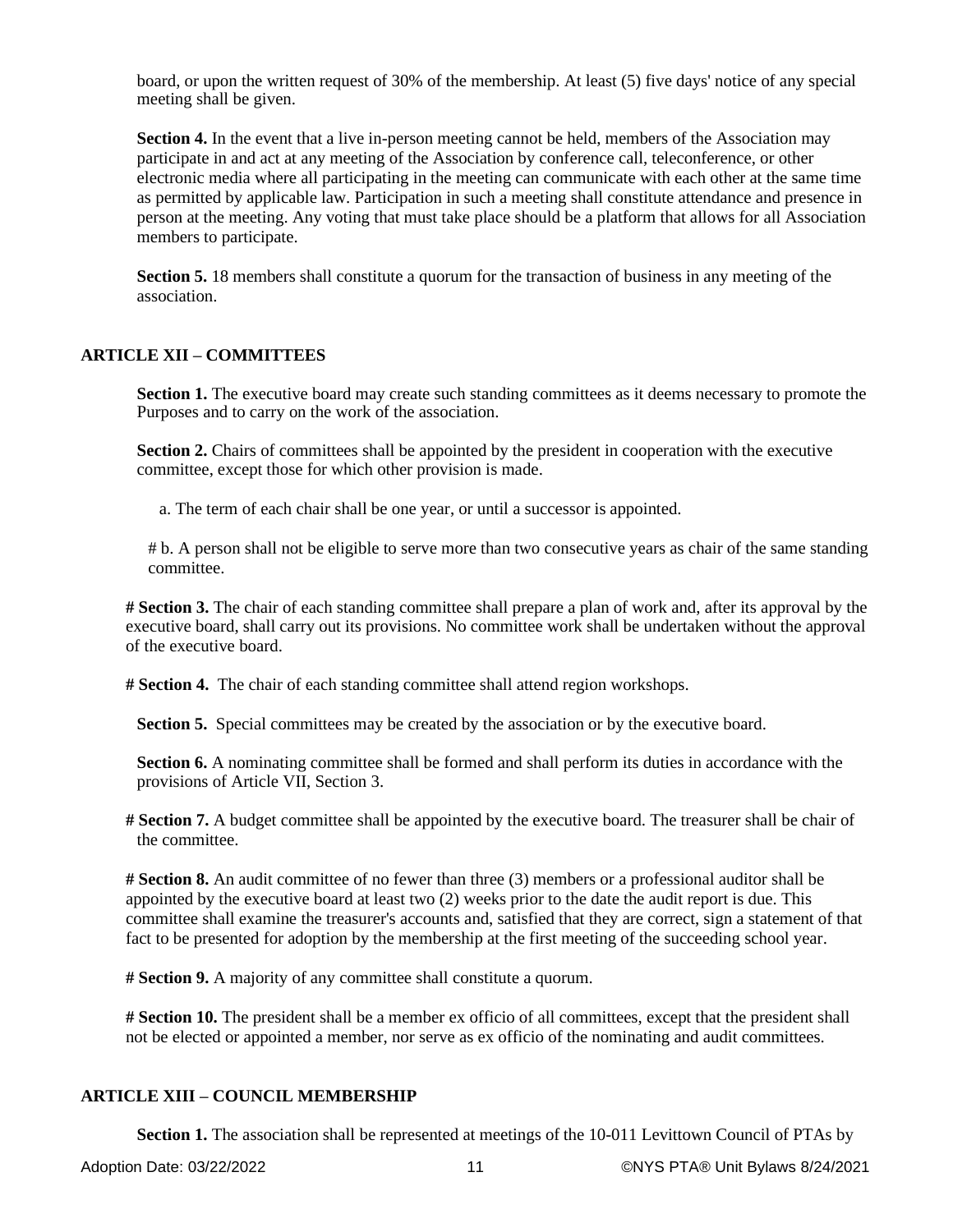the president/alternate and by 7 council delegates. (number not to exceed the maximum number allowed as determined by the council bylaws)

### **Council delegates:**

# a. Must be members for the current membership year of the local unit they represent.

b. Elected by the executive board

c. Shall attend council meetings regularly and report on them to the association or to the executive board.

**Section 2.** The association shall pay annual dues to the 10-011 Levittown Council of PTAs in the amount determined by the council bylaws.

#### **#ARTICLE XIV – FISCAL YEAR**

The fiscal year of this association shall begin on July 1 and end on the following June 30.

### **\*#ARTICLE XV – OPERATIONAL REQUIREMENTS AND DISSOLUTION**

**\* Section 1. Net Earnings.** No part of the net earnings of PTA shall inure to the benefit of, or be distributable to, its members, directors, trustees, officers, or other private persons except that the association shall be authorized and empowered to pay reasonable compensation for services rendered, and to make payments and distributions in furtherance of the purposes set forth in Article III hereof.

- **\* Section 2. Exempt Activities.** Notwithstanding any other provision of these Articles to contrary, in no event shall PTA carry on any other activities which are not permitted to be carried on by either: (i) by an association exempt from federal income tax under Section  $501(c)(3)$  of the Internal Revenue Code or (ii) by an association, contributions to which are deductible under Section  $170(c)(2)$  of the Internal Revenue Code.
- **\* Section 3. Political Activities.** PTA or its members in their official capacities shall not, directly or indirectly, participate or intervene (in any way, including the publishing or distributing of statements) in any political campaign on behalf of, or in opposition to, any candidate for public office, or devote more than an insubstantial part of its activities to attempting to influence legislation by propaganda or otherwise.
- **# Section 4. Dissolution.** Upon the dissolution of the PTA, after paying or adequately providing for the debts and obligations of the association, the remaining assets shall be surrendered in accordance with Article V, Section 8 of these bylaws.

### **#ARTICLE XVI – PARLIAMENTARY AUTHORITY**

The rules contained in the current edition of *Robert's Rules of Order Newly Revised* shall govern the National PTA and its constituent associations in all cases in which they are applicable, and in which they are not in conflict with these bylaws, the bylaws of the New York State PTA, and the bylaws of the National PTA or the articles of incorporation.

### **#ARTICLE XVII – AMENDMENTS/REVISIONS TO BYLAWS**

**Section 1.** These bylaws are valid for three years from the date of approval by the New York State PTA.